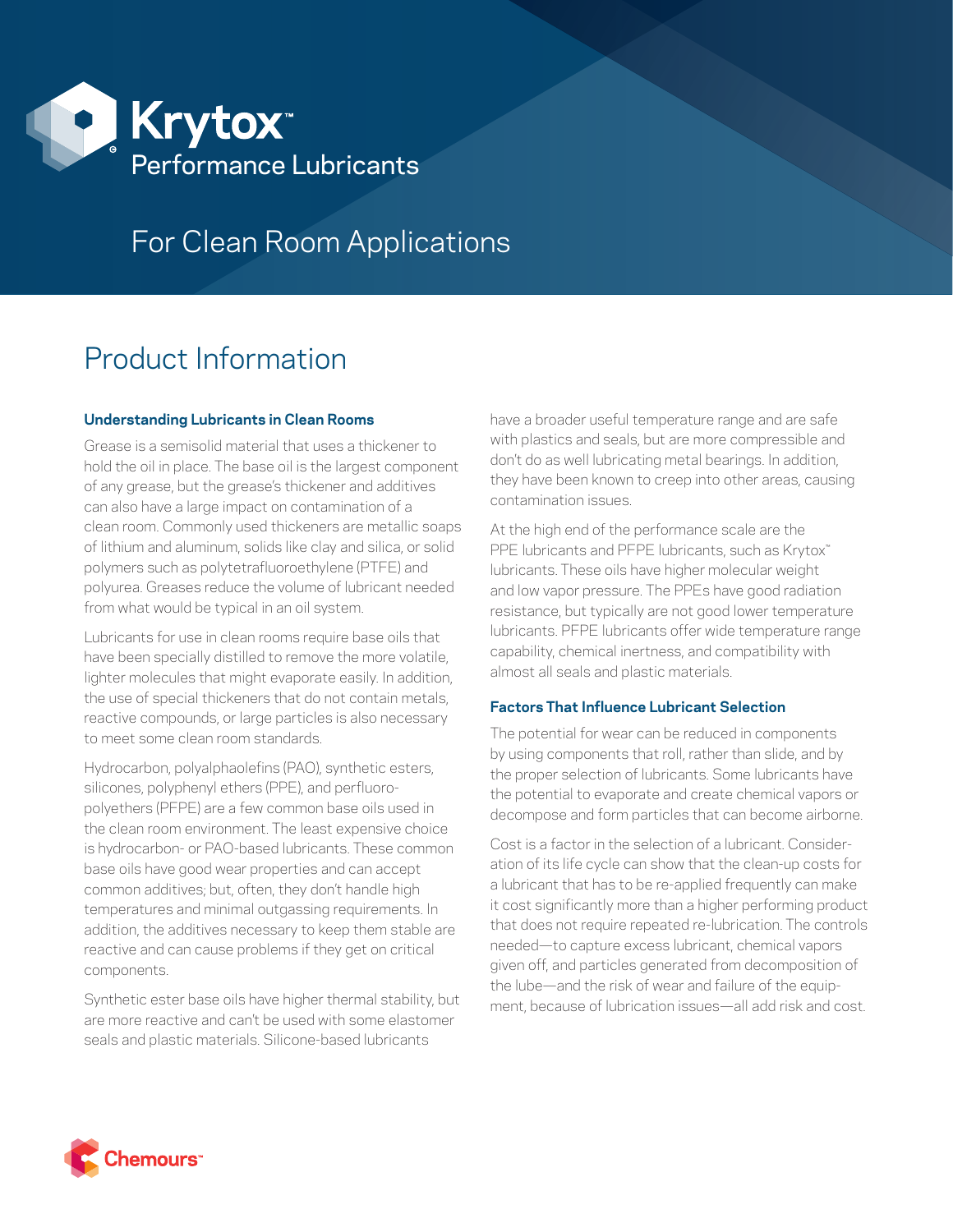Microbial control presents an additional challenge in pharmaceutical, medical, and food processing clean room environments. Commonly, antiseptic cleaning, as well as thermal and radiation methods, are used to kill and remove microorganisms. If the actual lubricated component is directly subjected to any of these operations, it must be able to withstand the stress. Repeated steam sterilization in an autoclave at 121–132 °C (250–270 °F) can take many lubricants past the point that their additives and base oils can handle, leading to shortened life. Overzealous use of liquid sanitizers could flood a bearing with cleaner, causing corrosion or chemical decomposition of the base oil, thickener, or additives.

Lubricant selection ultimately becomes a matter of selection of the proper chemistry and physical properties that will not create contaminants from volatilization, chemical decomposition, or excess wear. While solid lubricants, such as molybdenum disulfide, PTFE coatings, or graphite, can reduce friction and reduce wear, they typically have short lives in most applications and are usually not used in rolling element bearings. While oils can be used as lubricants, they are typically used in systems that have oil reservoirs—where the oil is used both for lubrication and cooling.

Vapor pressure is another consideration to include when selecting a lubricant. The equipment must be properly lubricated with the correct viscosity base oil or it could fail rapidly. Many extreme vacuum greases use high viscosity base oils to lower vapor pressure. They won't outgas, but are so viscous that the balls of a bearing will skid and cause high wear—resulting in rapid failure and creating particles.

#### **Recommended Grease Types**

Krytox™ greases can meet many of the critical needs in clean room and robotic applications (see Table 1).

#### **Key Considerations in Clean Room Applications**

In addition to selecting high performance lubricants, the choice of bearings and seals used in the clean room equipment must also be carefully considered. Specially cleaned bearings with seals designed to reduce outgassing and particle generation are needed. Composition of the bearings could include stainless or ceramic balls, stainless races, and special cages.

External particles and other contaminants compete against the air filtering system. People entering a clean room are required to wear special clothing, all materials entering must meet special cleanliness standards, and the equipment is designed to generate minimal air contamination. If the moving equipment in the room is not lubricated or inadequately lubricated, particles can be generated inside the room from bearings, slides, seals, and the lubricants used.

Mechanical operations inside a clean room can range from vacuum system operations, manufacturing operations, such as molding, and final assembly. Virtually any place where metal can rub could potentially create micronsized metallic wear particles, if the contact points are not lubricated. For instance, a mold has ejector pins, latch locks, and other components that slide. If the components are properly lubricated, the wear of these components can be minimized, reducing particle generation.

| <b>Grease Grades</b>       | Base Oil Viscosity,<br>cSt at 40 °C (104 °F) | Vapor Pressure,<br>Torr | Applications                                        |
|----------------------------|----------------------------------------------|-------------------------|-----------------------------------------------------|
| Krytox <sup>™</sup> 240 AA | 33                                           | $1 \times 10^{-4}$      | Electronics                                         |
| Krytox <sup>"</sup> 240 AB | 76                                           | $1 \times 10^{-6}$      | Electronics                                         |
| Krytox" EG 2000            | 240                                          | $2 \times 10^{-8}$      | Electronics                                         |
| Krytox" EG 3000            | 440                                          | $1 \times 10^{-9}$      | Electronics                                         |
| Krytox <sup>™</sup> LVP    | 740                                          | $1 \times 10^{-13}$     | Sealing                                             |
| Krytox" L-100              | 100                                          | $1.5 \times 10^{-8}$    | High performance clean room<br>and robotics greases |
| Krytox" L-150              | 150                                          | $4 \times 10^{-10}$     | High performance clean room<br>and robotics greases |
| Krytox" L-220              | 220                                          | $6 \times 10^{-11}$     | High performance clean room<br>and robotics greases |

## **Table 1. Krytox™ Vacuum and Clean Room Greases**